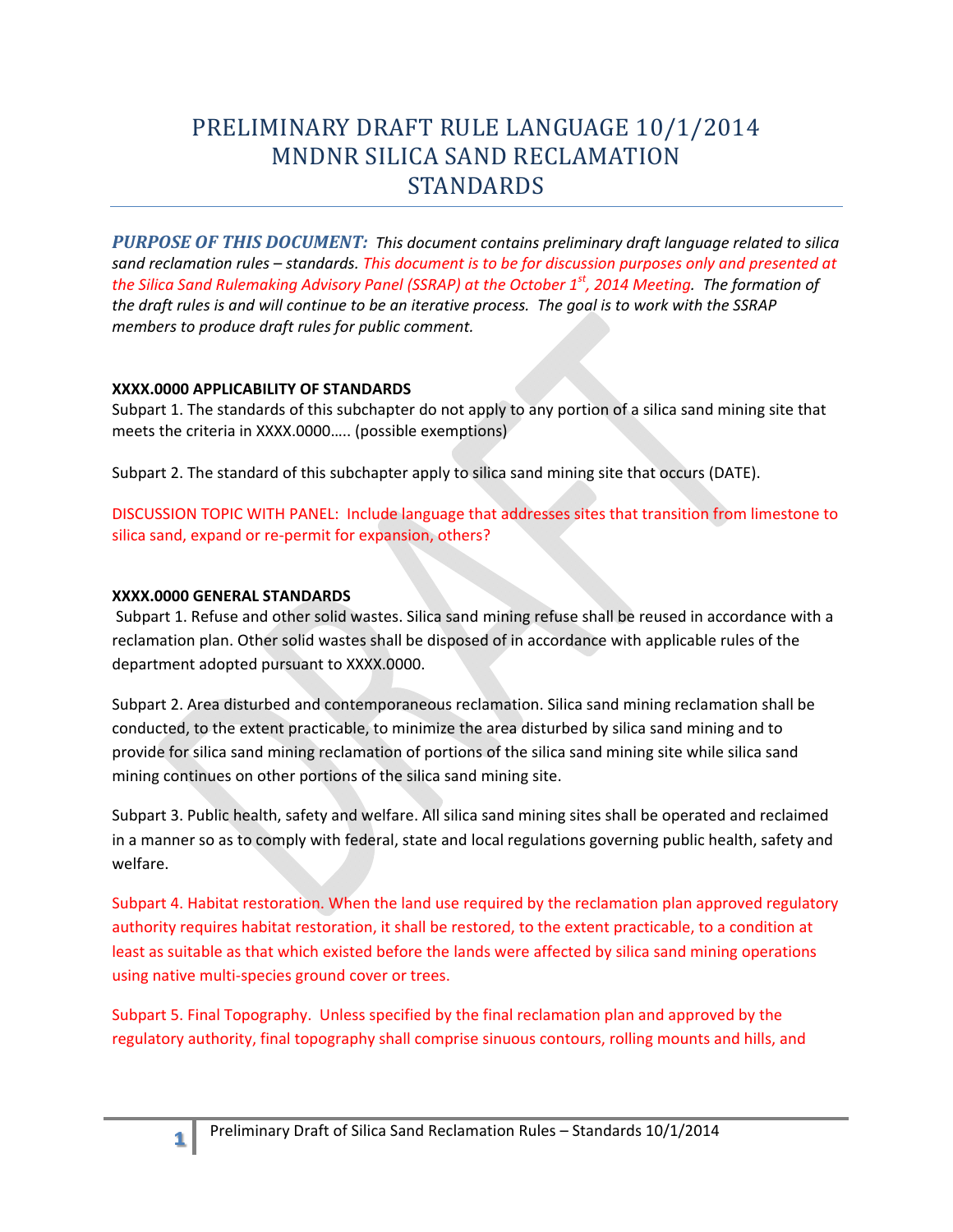generally blend with adjacent topography to a reasonable extent. Straight planar slopes and right angles should be avoided. $1$ 

Subpart 6. Compliance with Environmental Regulations. Reclamation of silica sand mining sites shall comply with any other applicable federal, state and local laws including those related to environmental protection, zoning and land use control.

Subpart 7. Water Quality. Silica sand mining reclamation shall be conducted and completed in a manner that assures compliance with water quality standards contained in Chapter 7050.

Subpart 8. Discharge. Silica sand mining shall be conducted and completed in a manner that assures compliance with discharge standards contained in Chapter 7053. Floors of mines shall generally grade gently into postmining drainages to preclude sheet-wash erosion during intense precipitation, except where grading is appropriate to control drainage or trap sediment.

Subpart 9. Groundwater Quantity. A silica sand mining site shall be reclaimed in a manner that does not cause a permanent lowering of the water table that result in adverse effects on surface waters or a significant reduction in the quantity of groundwater reasonably available for future users of groundwater.

YELLOW HIGHLIGHT = Is this redundant and covered in Subpart 6.

## **XXXX.0000 TOPSOIL AND OVERBURDEN MANAGEMENT**

 $\overline{\phantom{a}}$ 

**φ**

 the volume of topsoil as specified in the reclamation plan. Subpart 1. Volume. The operator shall obtain the volume of soil required to perform final reclamation by removal of on-site topsoil or topsoil substitute material or by obtaining topsoil as needed to make up

Subpart 2. Removal. All topsoil shall be carefully removed and separated from overburden. Topsoil shall be stockpiled on site for use in reclamation, or immediately moved to reclaim adjacent segments in an environmentally acceptable manner, except when the approved subsequent land use does not require replacing topsoil. No topsoil shall be sold or permanently moved off-site.

Subpart 4. Storage. The location of stockpiled topsoil or topsoil substitute material shall be chosen to protect the material from erosion or further disturbance or contamination. Runoff water shall be diverted around all locations in which topsoil or topsoil substitute material is stockpiled. Topsoil shall be stored in separate piles from overburden and when possible separate from subsoil.

Subpart 5. Substitution. If topsoil is of insufficient quantity or of poor quality for sustaining vegetation, topsoil may be substituted, amended, or brought in off-site to achieve reclamation goals. Topsoil

 http://app.leg.wa.gov/RCW/default.aspx?cite=78.44.141, viewed 9/8/2014  $<sup>1</sup>$  State of Washington – RCW 78.44.141 Reclamation Minimum Standards:</sup>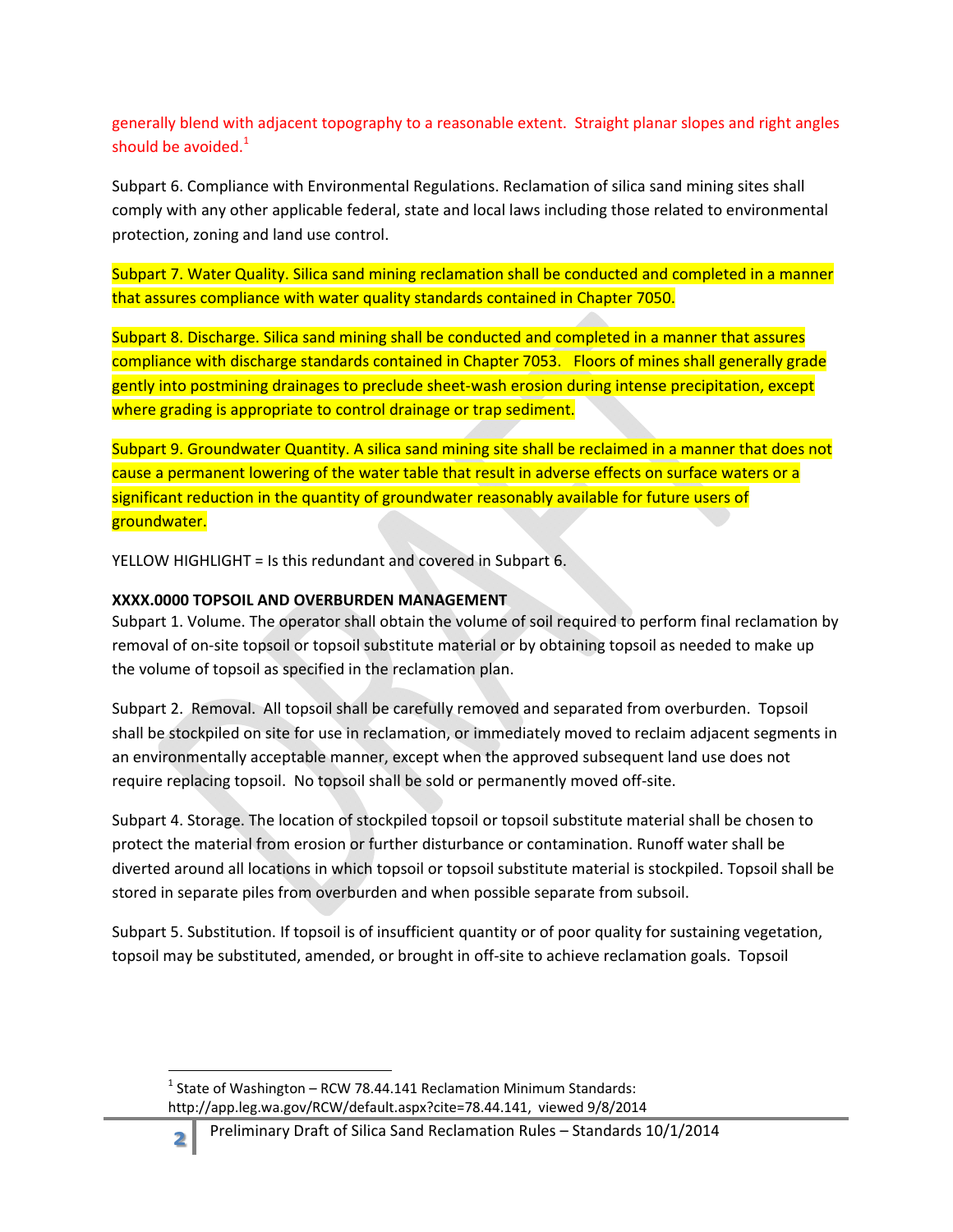amendments, substitution, or replacement shall be free of contamination by toxic material and is in a usable condition for sustaining vegetation when restored during reclamation<sup>2</sup>.

Subpart 6. Redistribution. Topsoil or topsoil substitute material shall be redistributed in accordance with the approved reclamation plan in a manner which minimizes compaction and prevents erosion. Topsoil and overburden shall be replaced in original stratigraphic order. Topsoil or topsoil substitute material shall be uniformly redistributed except where uniform redistribution is undesirable or impractical. Topsoil or topsoil substitute material redistribution may not be performed during or immediately after a precipitation event until the soils have sufficiently dried.

# **XXXX.0000 GRADING AND SLOPES**

Subpart 1. Safe Conditions. All areas affected by mining shall be addressed in the approved reclamation plan, pursuant to XXXX.0000, to provide that a stable and safe condition consistent with the operational procedures and post-mining land use is achieved.

 Subpart 2. Highwalls. Upon approval of regulatory authority, the reclamation plan may designate stable under this subsection, the regulatory authority may require the following: reclamation or designate other areas affected by mining including slopes comprised of unconsolidated materials that exceed a 3:1 slope, whether or not graded, as stable and safe. For slopes designated as highwalls or other unmined and undisturbed natural solid bedrock as stable and safe and not in need of

- stable under this subsection, the regulatory authority may require the following:<br>A. a site-specific engineering analysis be performed by a registered professional engineer to demonstrate that an acceptable slope stability factor is attainable at a steeper slope, or
	- B. the operator perform a field test plot demonstration to demonstrate that a stable and safe condition will be achieved and that the post-mining land use specified in the reclamation plan will not be adversely affected.

Subpart 3. Final Slopes. All surface-mined slopes shall be reclaimed to the following standards:

- A. May not be steeper than a 3:1 horizontal to vertical incline, unless found acceptable through one or more of the following
	- as part of an approved reclamation plan; or (1) steeper slopes are shown to be stable through a field plot demonstration approved
	- (2) stable slopes can be demonstrated based on site-specific engineering analysis performed by a registered professional engineer. All areas in the silica sand mine site where topsoil or topsoil substitute material is to be reapplied shall be graded or otherwise prepared prior to topsoil or topsoil substitute material redistribution to provide the optimum adherence between the topsoil or topsoil substitute material and the underlying material, or
	- (3) Alternative requirement approved by the regulatory authority specified in XXXX.0000

**χ** Preliminary Draft of Silica Sand Reclamation Rules – Standards 10/1/2014

**<sup>.</sup>** <sup>2</sup> State of New Hampshire RSA 12-EL7: http://www.gencourt.state.nh.us/rsa/html/I/12-E/12-E-7.htm, viewed 9/8/2014.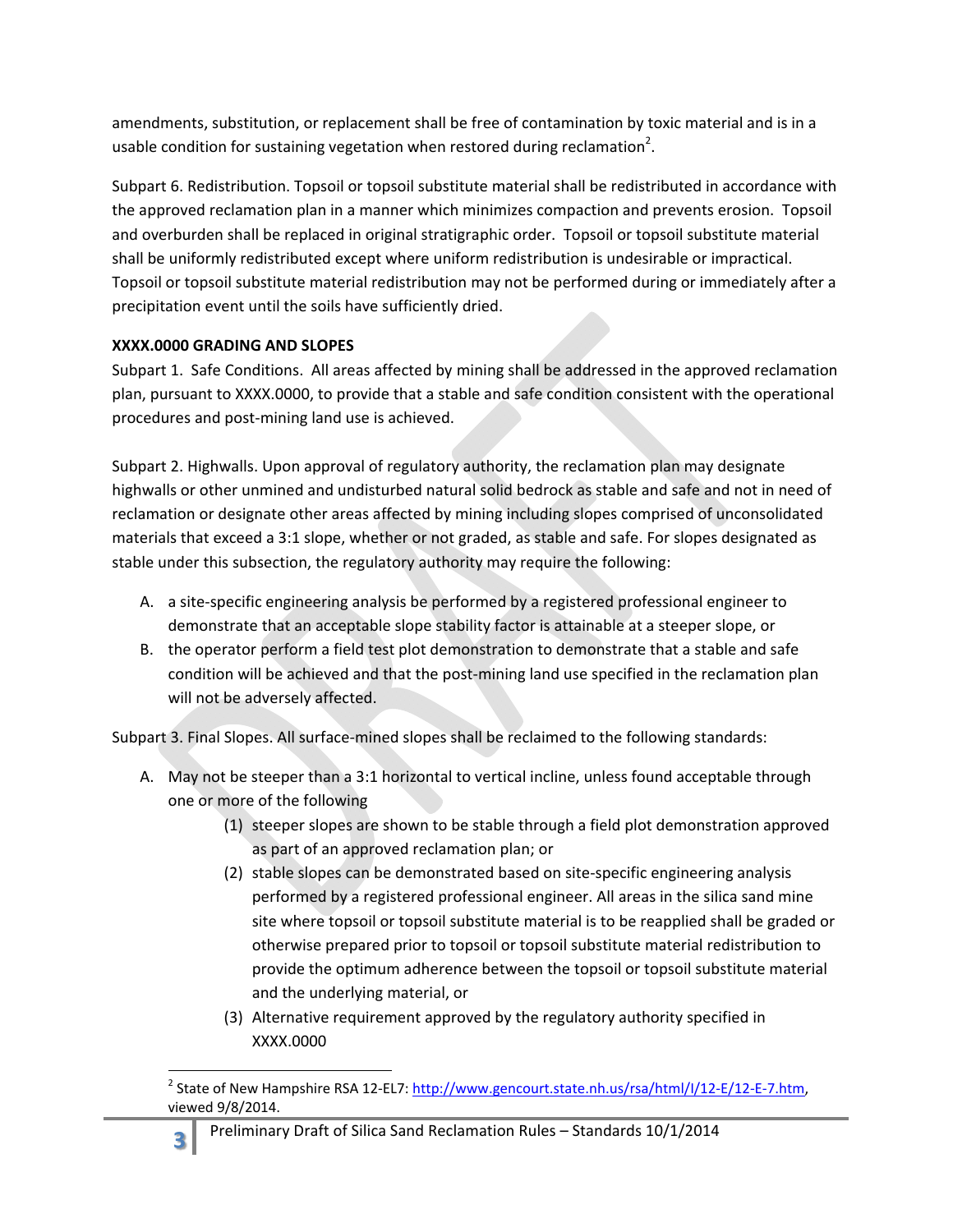- B. Shall have varied steepness and have no rectilinear topographic elements.
- C. Be compacted if significant backfilling is required to product the final reclaimed slopes and if the regulatory authority determines that compaction is necessary.
- depressions, and small mounds to trap clay-bearing soil and promote natural revegetation. D. Final reclaimed slopes and surfaces should be left roughly graded, preserving equipment tracks, Where reasonable, final equipment tracks should be oriented in order to trap soil and seeds and to inhibit erosion.<sup>3</sup>

## **XXXX.0000 MINELAND WATER BODIES**

 Subpart 1. Above Ground Ponds. Above ground pond with engineered dikes must meet the requirements in items A to C.

- A. Proper measures shall be taken to prevent undesirable seepage that could cause flooding outside the permitted area or adversely affect the stability of the impoundment dikes or adjacent slopes.
- are proficient in the design, construction, operation, and reclamation of settling ponds. B. Above ground ponds shall be designed by professional engineers, registered in this state, who
- C. Above ground ponds design shall:

 $\overline{\phantom{a}}$ 

- Provide a rationale for the site selection, with regard to dam safety and characteristics 1. or the site that could affect, or could be affected, by the pond.
- Describe materials, construction, and operating performance specifications andn 2. limitations that must be maintained to ensure protection of human safety and natural resources;
- Ensure that precipitation events do not result in overtopping the pond 3.
- Describe the specific steps that must be taken to achieve reclamation on the pond and 4. dam surfaces;
- 5. Identify monitoring locations to ensure compliance with the design;
- 6. Include a schedule for a registered engineer to inspect the construction, operation, and compliance with the design. reclamation of the pond, including closure and postclosure maintenance, to assure

Subpart 2. When the approved post-mining land use includes a body of water, the following standards apply:

- A. The approved final grade at the edge of a body of water shall extend vertically 6 feet below the lowest seasonal water level.
- B. A slope no steeper than 3:1 shall be created at a designated location or locations, depending on the size of the water body to allow for a safe exit.
- C. The operator shall provide measures to establish a beneficial water body by developing natural wildlife habitat and incorporating such measures as irregular shoreline configurations, sinuous

 $3$  State of Washington – RCW 78.44.141 Reclamation Minimum Standards:

 http://app.leg.wa.gov/RCW/default.aspx?cite=78.44.141, 4d (i) viewed 9/30/2014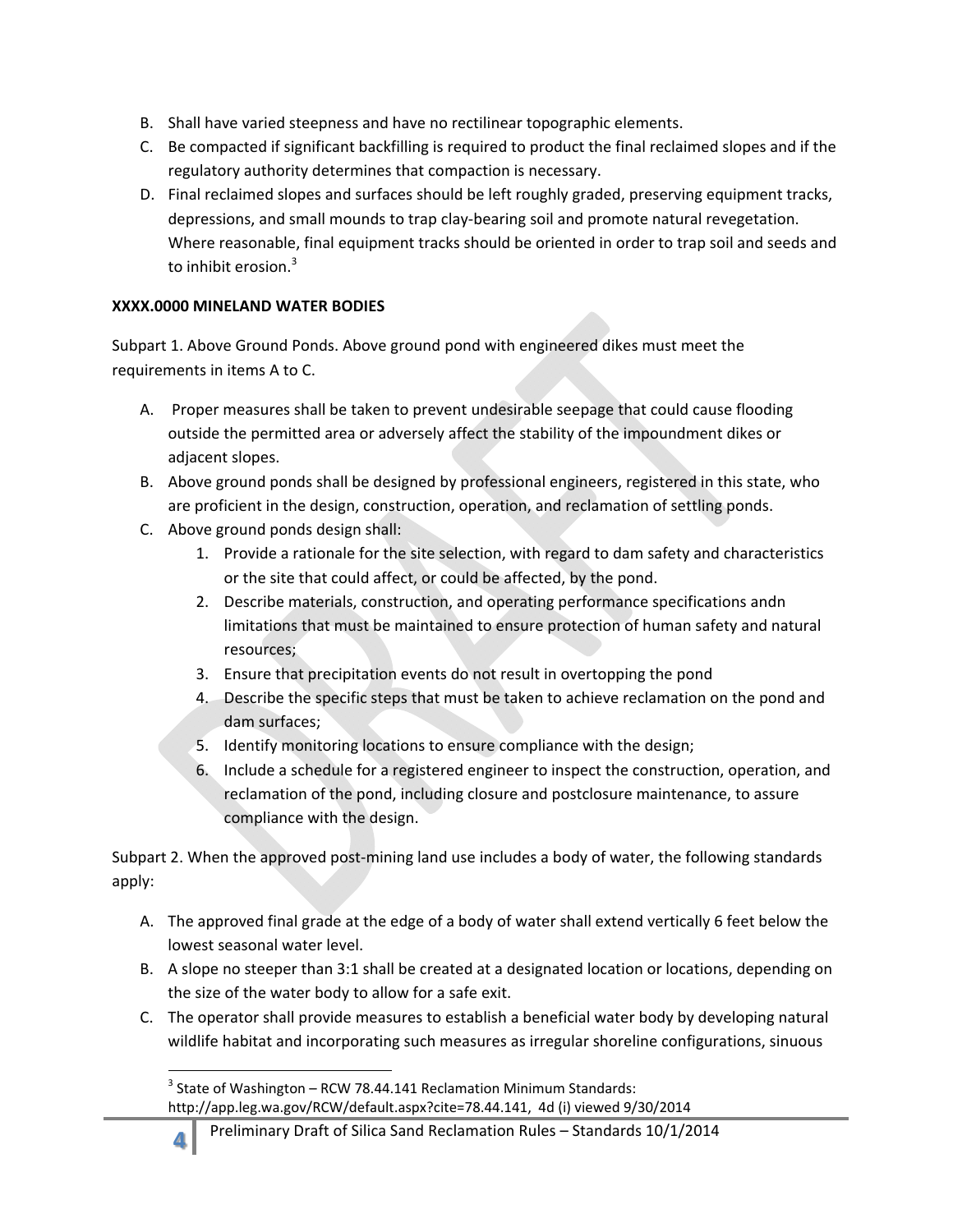bathymetry and shorelines, varied water depths, peninsulas, islands, and subaqueous areas less than 1.5 foot deep. $4$ 

## **XXXX.0000 REVEGETATION AND SITE STABALIZATION**

Subpart 1. Applicability. Except for permanent roads or similar surfaces identified in the reclamation plan, all surfaces affected by nonmetallic mining shall be reclaimed and stabilized by revegetation or other means. Revegetation and site stabilization shall be in accordance with the approved reclamation plan and shall be performed as soon as practicable after mining activity has permanently ceased in any part of the mine site.

Subpart 2. Requirements. After three growing seasons following initiation of vegetation, a 90 percent ground cover within a 90 percent statistical confidence interval, consisting of living vegetation and its litter, must exist on all areas, except slopes that primarily face south and west. Such sloped areas shall attain the 90 percent ground cover requirement within five growing seasons following the point when initiation of vegetation is required. If this standard is not met, or if unvegetated rills or gullies more than nine inches deep form and erosion is occurring, the surface shall be repaired and replanted during the next normal planting period. **<sup>5</sup>**

# **XXXX.0000 ASSESSING COMPLETION OF SUCCESSFUL RECLAMATION**

Subpart 1. The criteria for assessing when reclamation is complete and, therefore, when the financial assurance may be released shall be specified in the reclamation plan. Criteria to evaluate reclamation success shall be quantifiable.

Subpart 2. Determination. Compliance with the revegetation success standards in the approved reclamation plan shall be determined by:

- A. On-site inspections by the regulatory authority or its agent;
- B. Reports presenting results obtained during reclamation evaluations including summarized data on revegetation, photo documentation or other evidence that the criteria approved in the reclamation plan to ascertain success have been met; or
- C. A combination of inspections and reports.

Subpart 3. Pre-Mining Condition. In those cases where the post mining land use specified in the reclamation plan requires a return of the mining site to a pre-mining condition, the operator shall obtain baseline data on the existing plant community for use in the evaluation of reclamation success pursuant to this section. Revegetation success may be determined by:

- A. Comparison to an appropriate reference area;
- B. Comparison to baseline data acquired at the mining site prior to its being affected by mining; or

**<sup>.</sup>**  $<sup>4</sup>$  State of Washington – RCW 78.44.141 Reclamation Minimum Standards:</sup> http://app.leg.wa.gov/RCW/default.aspx?cite=78.44.141, 4c (iv) viewed 9/8/2014  $<sup>5</sup>$  MN Rules 6132.2700 Subpart 2, C. (1).</sup>